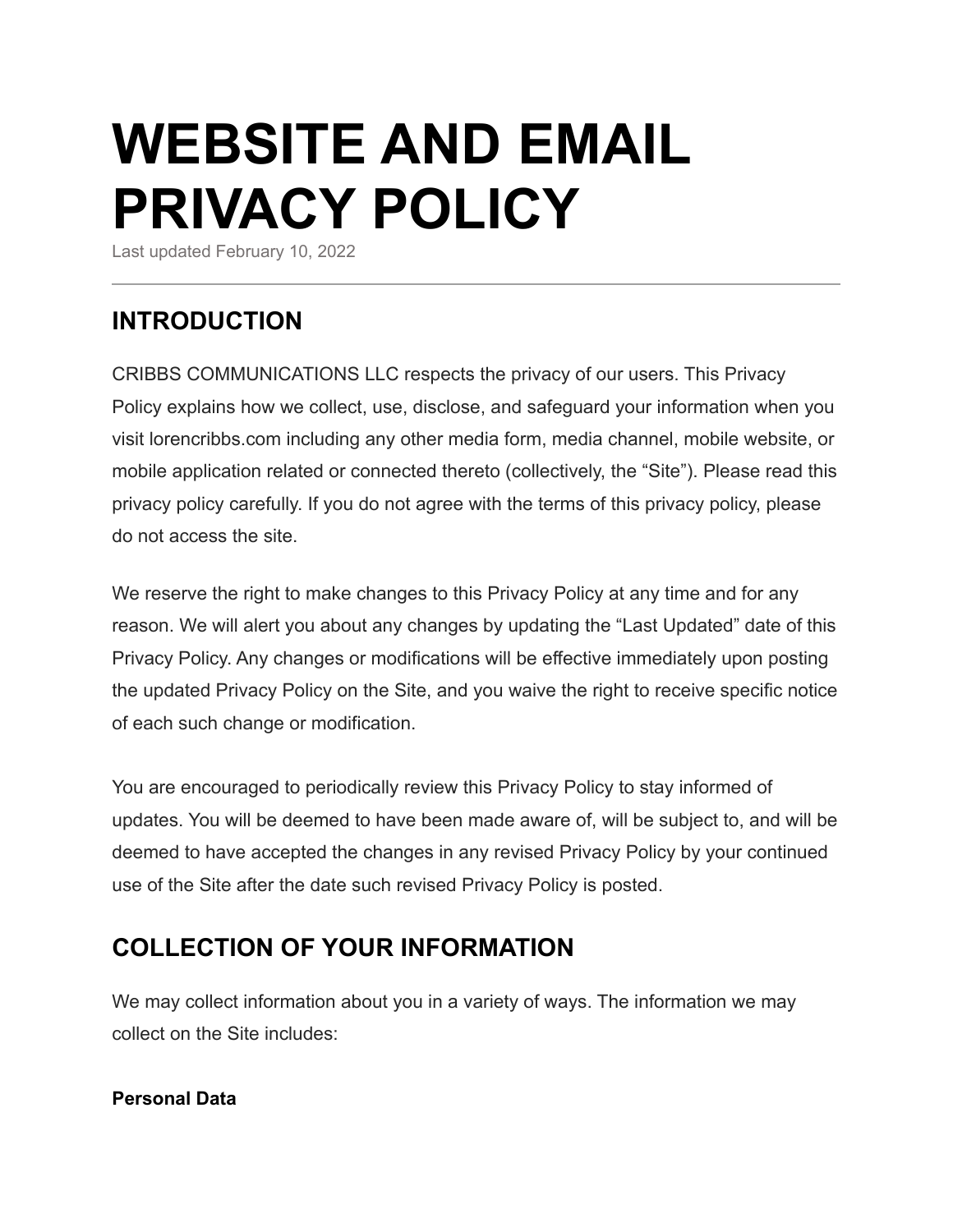Personally identifiable information, such as your name, title, email address, and telephone number, and demographic information, such as your age, gender, hometown, and interests, that you voluntarily give to us [when you register with the Site or when you choose to participate in various activities related to the Site such as subscription to newsletters and promotional emails. You are under no obligation to provide us with personal information of any kind, however your refusal to do so may prevent you from using certain features of the Site.

#### **Derivative Data**

Information our servers automatically collect when you access the Site, such as your IP address, your browser type, your operating system, your access times, and the pages you have viewed directly before and after accessing the Site.

#### **Data From Contests, Giveaways, and Surveys**

Personal and other information you may provide when entering contests or giveaways and/or responding to surveys.

#### **Mobile Application Information**

If you connect using our mobile application:

- *Geo-Location Information.* We may request access or permission to and track location-based information from your mobile device, either continuously or while you are using our mobile application, to provide location-based services. If you wish to change our access or permissions, you may do so in your device's settings.
- **●** *Mobile Device Access.* We may request access or permission to certain features from your mobile device, including your mobile device's [bluetooth, calendar, camera, contacts, microphone, reminders, sensors, SMS messages, social media accounts, storage,] and other features. If you wish to change our access or permissions, you may do so in your device's settings.
- *Mobile Device Data.* We may collect device information (such as your mobile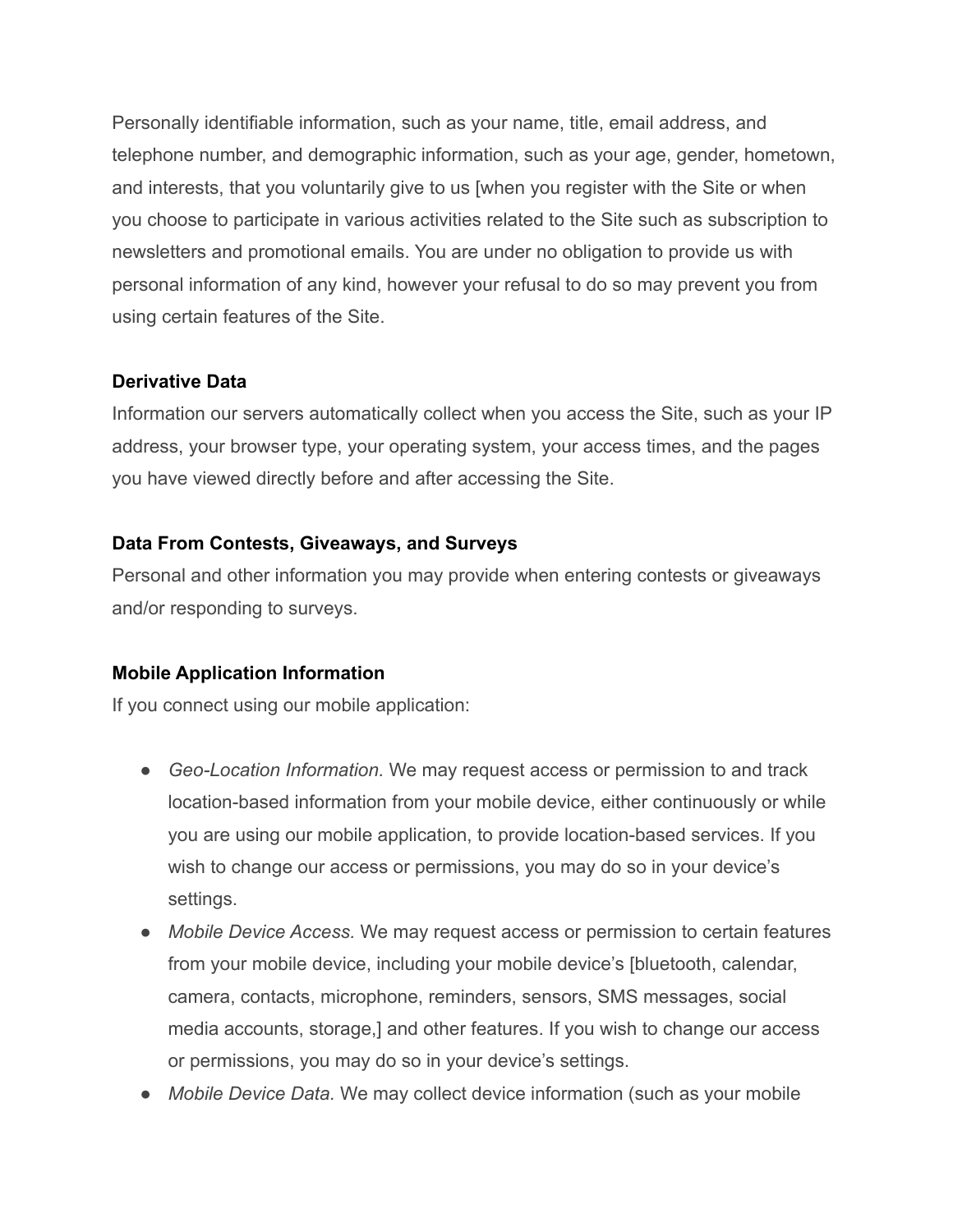device ID, model and manufacturer), operating system, version information and IP address.

● *Push Notifications.* We may request to send you push notifications regarding your account or the Application. If you wish to opt-out from receiving these types of communications, you may turn them off in your device's settings.

# **USE OF YOUR INFORMATION**

Having accurate information about you permits us to provide you with a smooth, efficient, and customized experience. Specifically, we may use information collected about you via the Site to:

- Administer sweepstakes, promotions, and contests.
- Assist law enforcement and respond to subpoena.
- Compile anonymous statistical data and analysis for use internally or with third parties.
- Create and manage your account.
- Deliver targeted advertising, coupons, newsletters, and other information regarding promotions and the Site [and our mobile application] to you.
- Enable user-to-user communications.
- Generate a personal profile about you to make future visits to the Site more personalized.
- Increase the efficiency and operation of the Site.
- Monitor and analyze usage and trends to improve your experience with the Site.
- Notify you of updates to the Site.
- Offer new products, services, and/or recommendations to you.
- Perform other business activities as needed.
- Prevent fraudulent transactions, monitor against theft, and protect against criminal activity.
- Request feedback and contact you about your use of the Site.
- Resolve disputes and troubleshoot problems.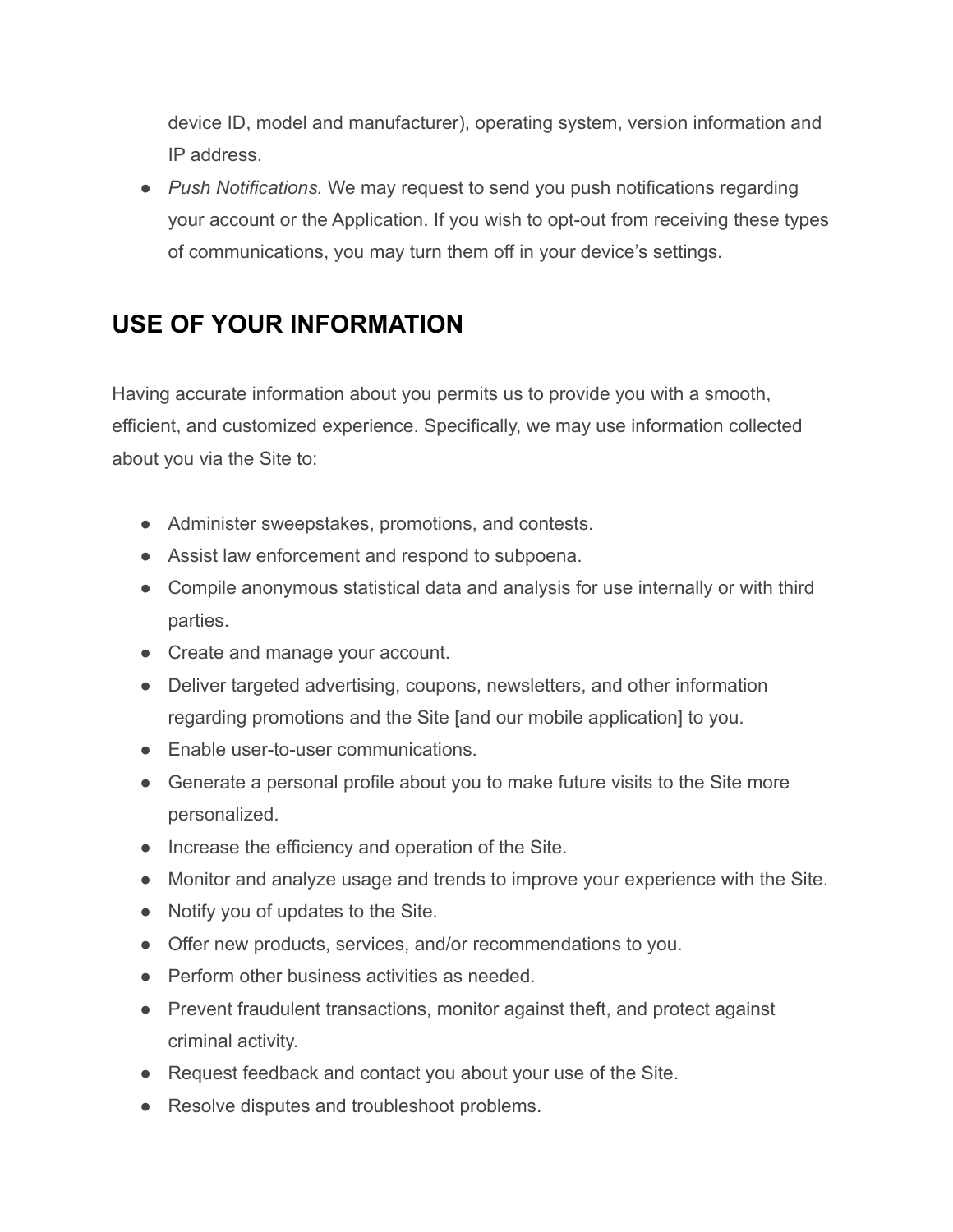- Send you a newsletter.
- Solicit support for the Site
- ●

## **DISCLOSURE OF YOUR INFORMATION**

We may share information we have collected about you in certain situations. Your information may be disclosed as follows:

## **By Law or to Protect Rights**

If we believe the release of information about you is necessary to respond to legal process, to investigate or remedy potential violations of our policies, or to protect the rights, property, and safety of others, we may share your information as permitted or required by any applicable law, rule, or regulation. This includes exchanging information with other entities for fraud protection and credit risk reduction.

### **Third-Party Service Providers**

We may share your information with third parties that perform services for us or on our behalf, including payment processing, data analysis, email delivery, hosting services, customer service, and marketing assistance.

#### **Marketing Communications**

With your consent, or with an opportunity for you to withdraw consent, we may share your information with third parties for marketing purposes, as permitted by law.

#### **Interactions with Other Users**

If you interact with other users of the Site [and our mobile application], those users may see your name, profile photo, and descriptions of your activity, including sending invitations to other users, chatting with other users, liking posts, following blogs.

#### **Online Postings**

When you post comments, contributions or other content to the Site, your posts may be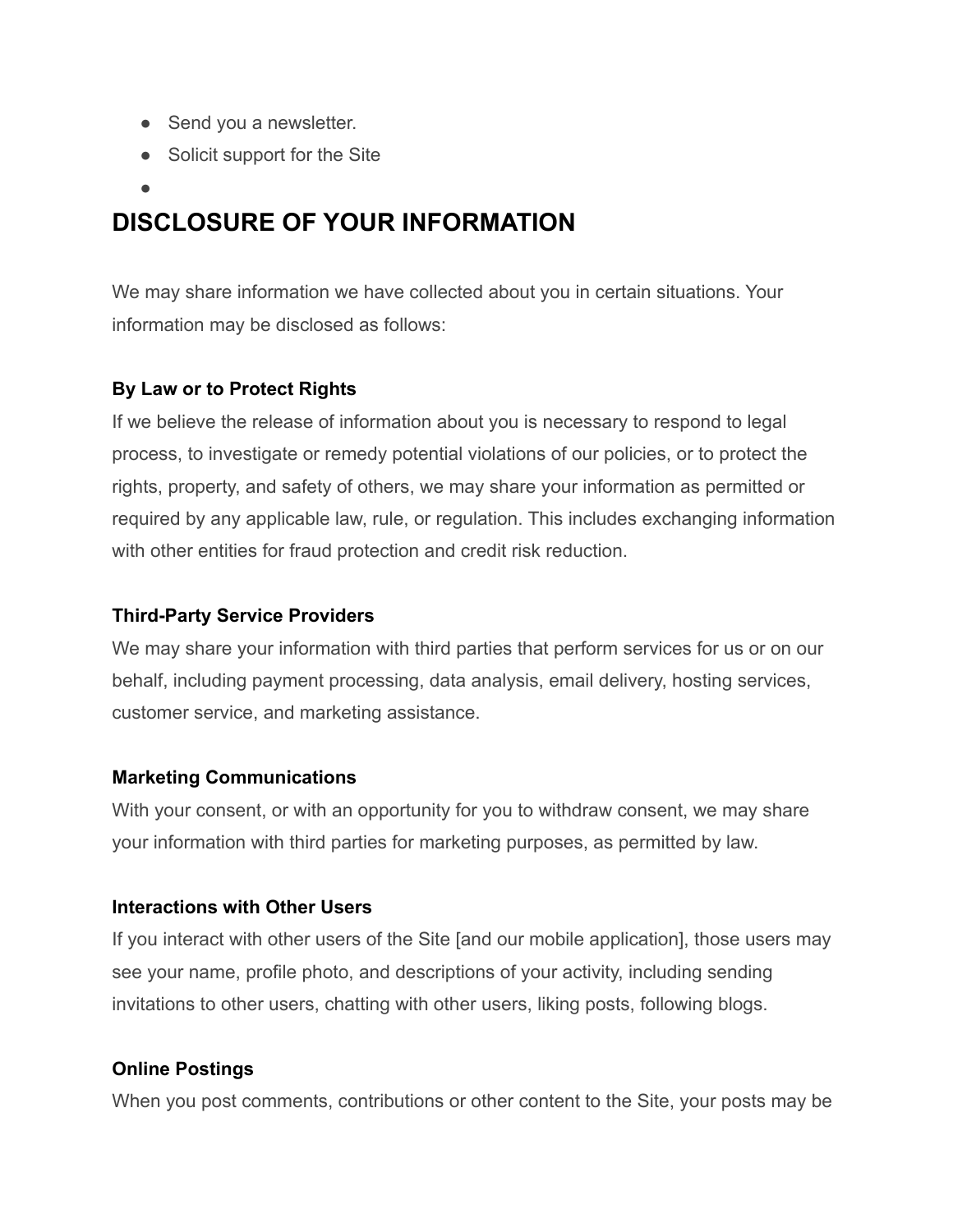viewed by all users and may be publicly distributed outside the Site in perpetuity.

#### **Third-Party Advertisers**

We may use third-party advertising companies to serve ads when you visit the Site. These companies may use information about your visits to the Site [and our mobile application] and other websites that are contained in web cookies in order to provide advertisements about goods and services of interest to you.

#### **Other Third Parties**

We may share your information with advertisers and investors for the purpose of conducting general business analysis. We may also share your information with such third parties for marketing purposes, as permitted by law.

We are not responsible for the actions of third parties with whom you share personal or sensitive data, and we have no authority to manage or control third-party solicitations. If you no longer wish to receive correspondence, emails or other communications from third parties, you are responsible for contacting the third party directly.

# **TRACKING TECHNOLOGIES**

#### **Cookies and Web Beacons**

We may use cookies, web beacons, tracking pixels, and other tracking technologies on the Site to help customize the Site and improve your experience. When you access the Site, your personal information is not collected through the use of tracking technology. Most browsers are set to accept cookies by default. You can remove or reject cookies, but be aware that such action could affect the availability and functionality of the Site. You may not decline web beacons. However, they can be rendered ineffective by declining all cookies or by modifying your web browser's settings to notify you each time a cookie is tendered, permitting you to accept or decline cookies on an individual basis.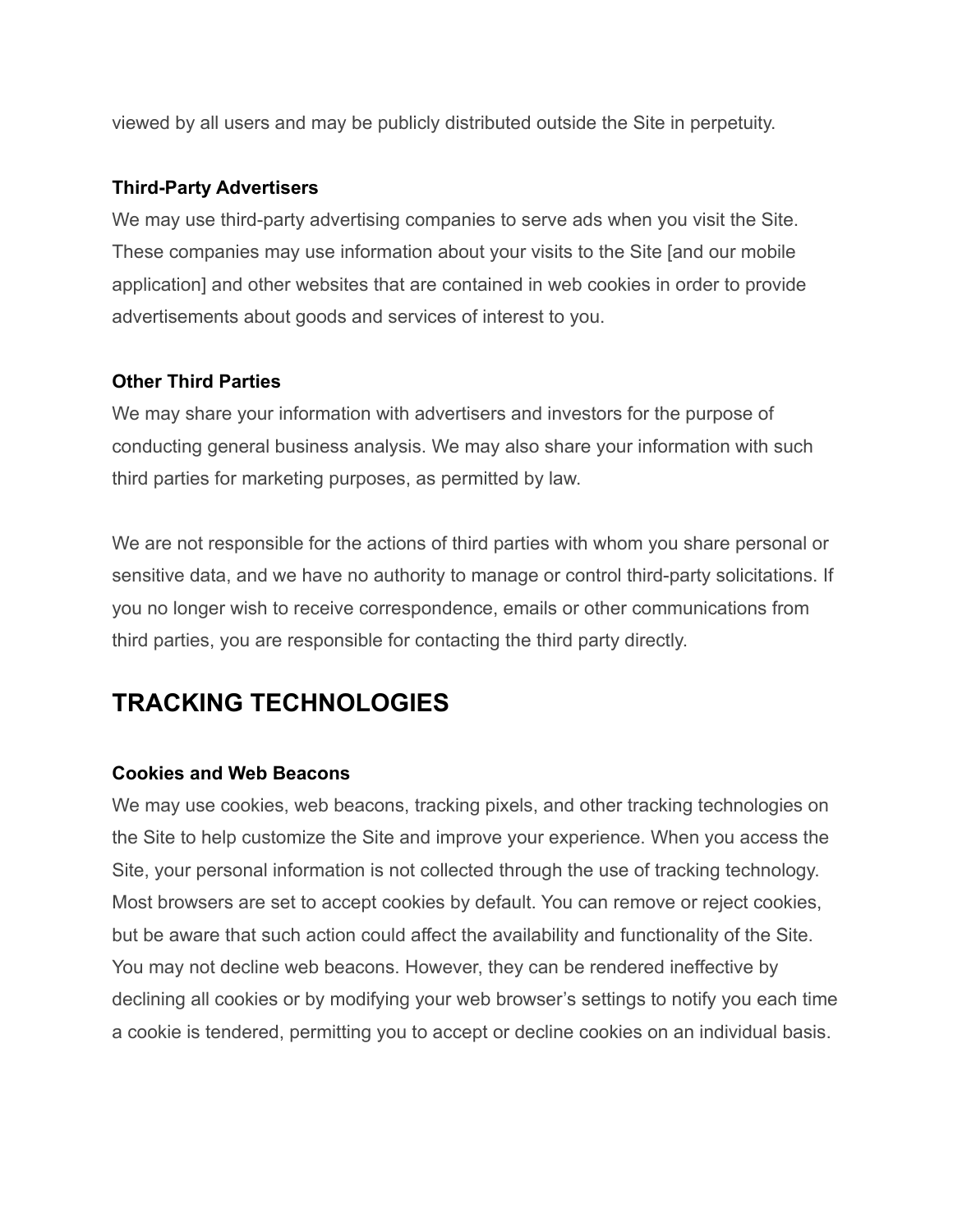#### **Internet-Based Advertising**

Additionally, we may use third-party software to serve ads on the Site [and our mobile application], implement email marketing campaigns, and manage other interactive marketing initiatives. This third-party software may use cookies or similar tracking technology to help manage and optimize your online experience with us.

## **Website and Email Analytics**

We may also partner with selected third-party vendors to allow tracking technologies and remarketing services on the Site through the use of first party cookies and thirdparty cookies, to, among other things, analyze and track users' use of the Site, determine the popularity of certain content and better understand online activity. By accessing the Site, you consent to the collection and use of your information by these third-party vendors. You are encouraged to review their privacy policy and contact them directly for responses to your questions. We do not transfer personal information to these third-party vendors.

You should be aware that getting a new computer, installing a new browser, upgrading an existing browser, or erasing or otherwise altering your browser's cookies files may also clear certain opt-out cookies, plug-ins, or settings.

# **THIRD-PARTY WEBSITES**

The Site may contain links to third-party websites and applications of interest, including advertisements and external services, that are not affiliated with us. Once you have used these links to leave the Site any information you provide to these third parties is not covered by this Privacy Policy, and we cannot guarantee the safety and privacy of your information. Before visiting and providing any information to any third-party websites, you should inform yourself of the privacy policies and practices (if any) of the third party responsible for that website, and should take those steps necessary to, in your discretion, protect the privacy of your information. We are not responsible for the content or privacy and security practices and policies of any third parties, including other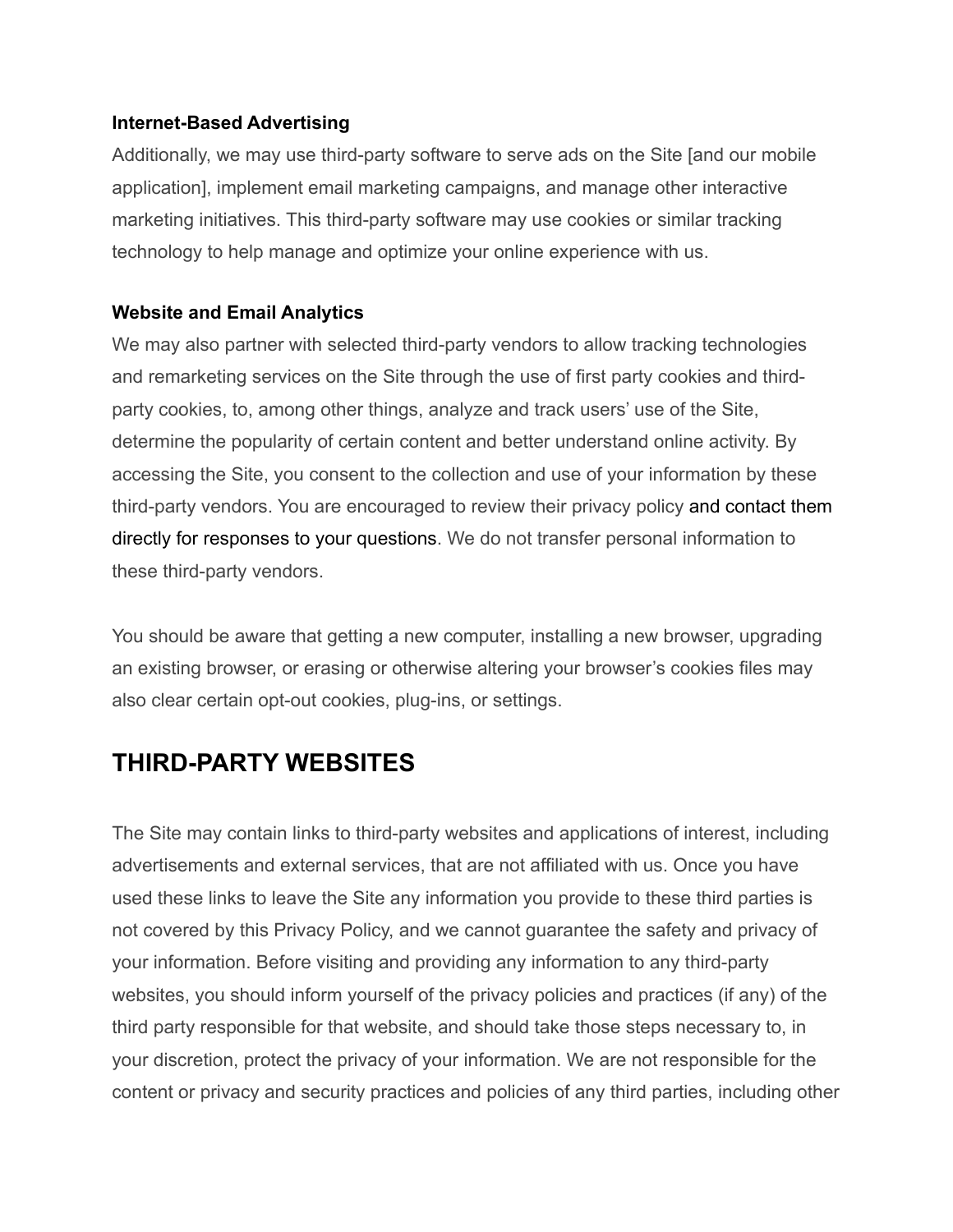sites, services or applications that may be linked to or from the Site.

## **SECURITY OF YOUR INFORMATION**

We use administrative, technical, and physical security measures to help protect your personal information. While we have taken reasonable steps to secure the personal information you provide to us, please be aware that despite our efforts, no security measures are perfect or impenetrable, and no method of data transmission can be guaranteed against any interception or other type of misuse. Any information disclosed online is vulnerable to interception and misuse by unauthorized parties. Therefore, we cannot guarantee complete security if you provide personal information.

## **POLICY FOR CHILDREN**

We do not knowingly solicit information from or market to children under the age of 13. If you become aware of any data we have collected from children under age 13, please contact us using the contact information provided below.

# **CONTROLS FOR DO-NOT-TRACK FEATURES**

Most web browsers and some mobile operating systems include a Do-Not-Track ("DNT") feature or setting you can activate to signal your privacy preference not to have data about your online browsing activities monitored and collected. No uniform technology standard for recognizing and implementing DNT signals has been finalized. As such, we do not currently respond to DNT browser signals or any other mechanism that automatically communicates your choice not to be tracked online. If a standard for online tracking is adopted that we must follow in the future, we will inform you about that practice in a revised version of this Privacy Policy./Most web browsers and some mobile operating systems [and our mobile applications] include a Do-Not-Track ("DNT") feature or setting you can activate to signal your privacy preference not to have data about your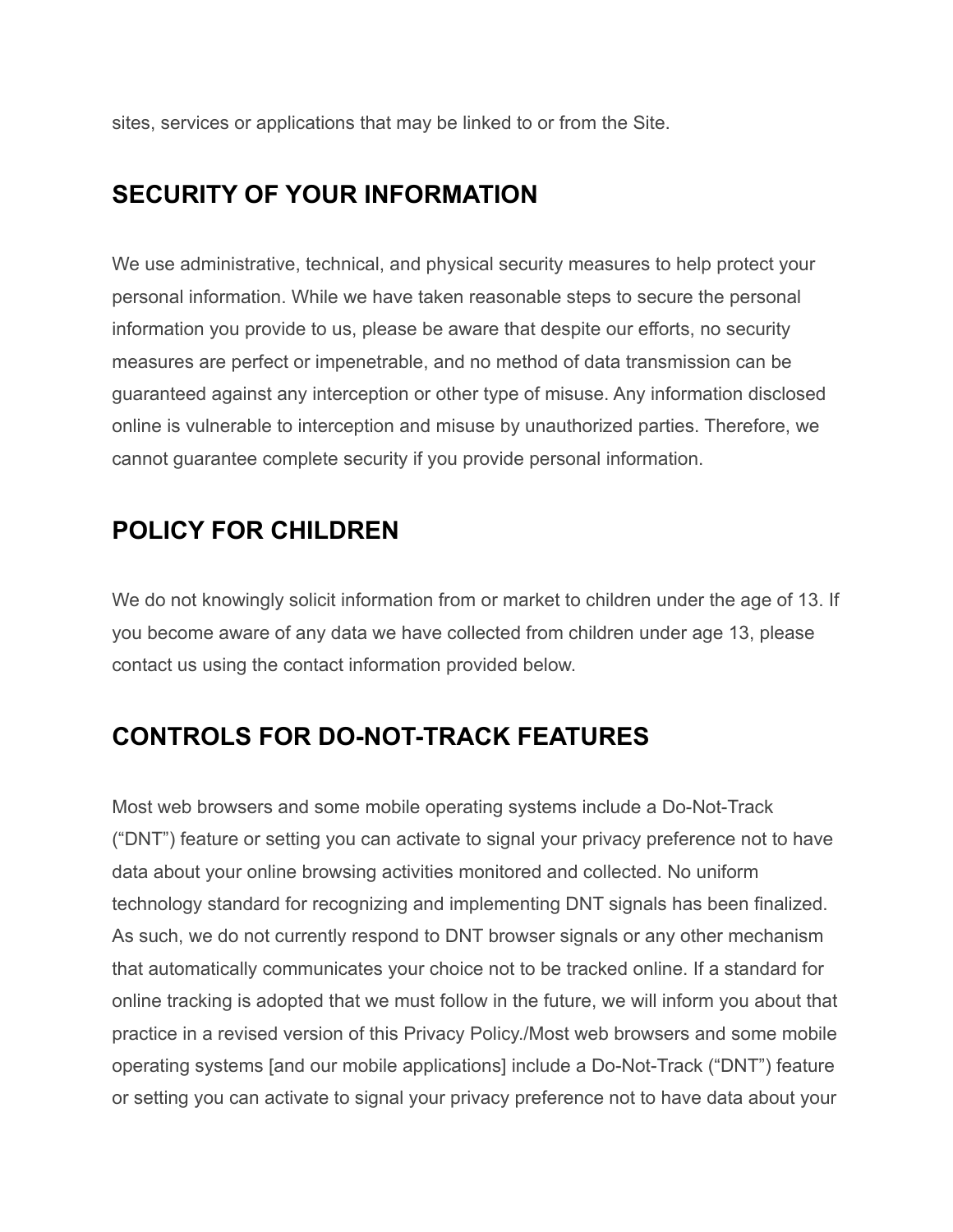online browsing activities monitored and collected. If you set the DNT signal on your browser, we will respond to such DNT browser signals.

# **OPTIONS REGARDING YOUR INFORMATION**

## **Emails and Communications**

If you no longer wish to receive correspondence, emails, or other communications from us, you may opt-out by:

- Noting your preferences at the time you register your account with the Site
- Logging into your account settings and updating your preferences.
- Clicking unsubscribe in the email.
- Contacting us using the contact information provided below

If you no longer wish to receive correspondence, emails, or other communications from third parties, you are responsible for contacting the third party directly.

# **CALIFORNIA PRIVACY RIGHTS**

California Civil Code Section 1798.83, also known as the "Shine The Light" law, permits our users who are California residents to request and obtain from us, once a year and free of charge, information about categories of personal information (if any) we disclosed to third parties for direct marketing purposes and the names and addresses of all third parties with which we shared personal information in the immediately preceding calendar year. If you are a California resident and would like to make such a request, please submit your request in writing to us using the contact information provided below.

If you are under 18 years of age, reside in California, and have a registered account with the Site [or our mobile application], you have the right to request removal of unwanted data that you publicly post on the Site [or our mobile application]. To request